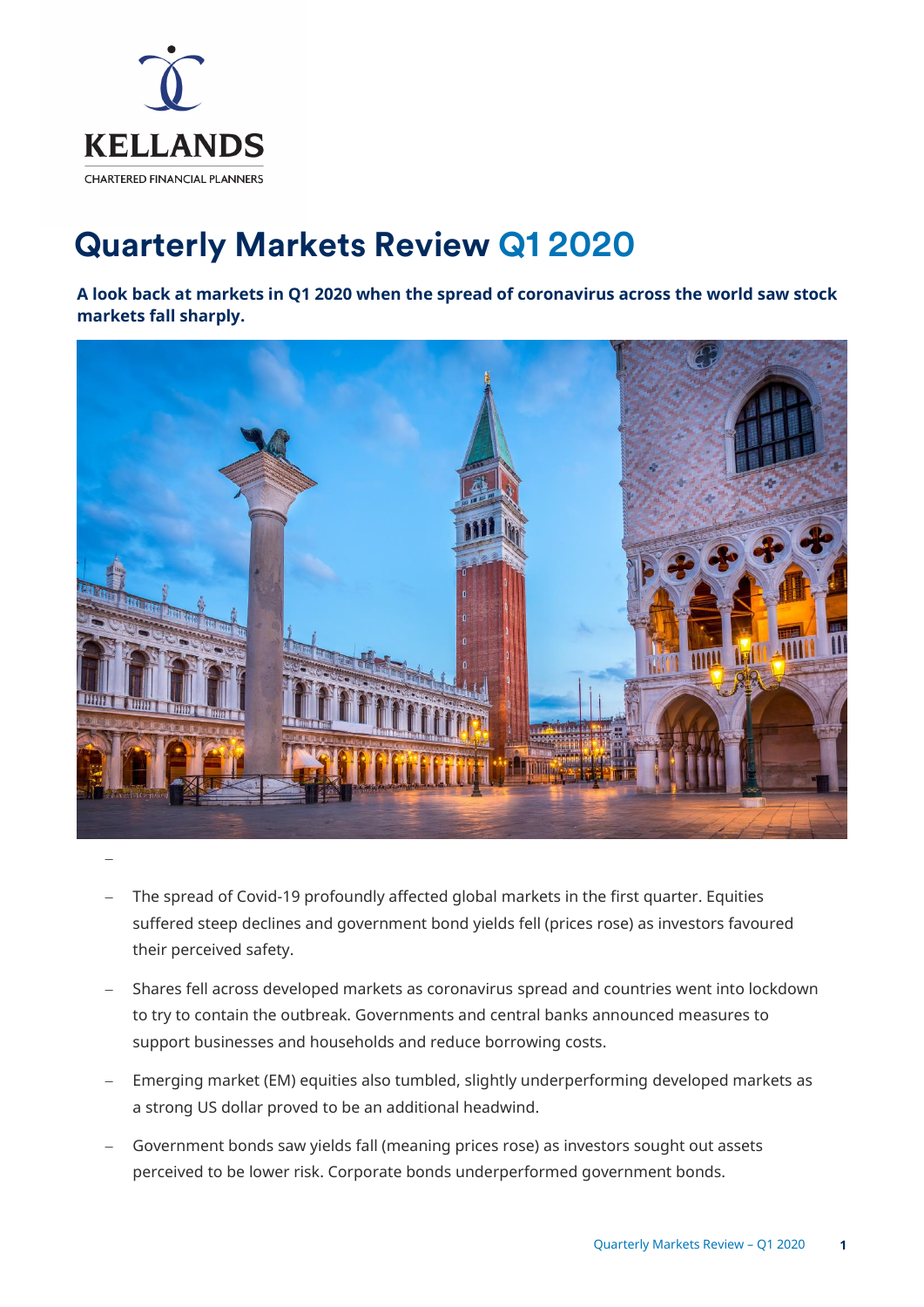− In commodities, oil prices plunged as the spread of coronavirus weakened the outlook for demand, at the same time as there was a breakdown of an agreement between oil producers to constrain supply.

Please note any past performance mentioned is not a guide to future performance and may not be repeated. The sectors, securities, regions and countries shown are for illustrative purposes only and are not to be considered a recommendation to buy or sell.

# **US**

US equities declined significantly over the quarter as the coronavirus outbreak spread. Confirmed US cases of Covid-19 rose from 150 to over 100,000 between 4 March and 27 March, and the economic impact grew clearer. Jobless claims rocketed by over three million in the last week of March and economic indicators suggest more pain will follow.

The Federal Reserve (Fed) cut interest rates twice in March for the first time since the global financial crisis and announced unlimited quantitative easing (buying bonds). US interest rates now stand at 0- 0.25%. The US Senate also passed a \$2 trillion stimulus package. The proposed package includes \$250 billion worth of direct payments to households, \$500 billion for loans to distressed companies and \$350 billion for small business loans.

All sectors saw significant declines. Energy stocks were hit hard, with the addition of the oil price war weighing heavily. Financials and industrials also fell sharply. The information technology and healthcare sectors held up better, albeit with what would be considered steep falls in any other quarter.

## **Eurozone**

Eurozone equities experienced a sharp fall in Q1 due to the spread of coronavirus. Italy and Spain became some of the most severely affected countries. Nations across Europe took steps to restrict the movement of people and shut down parts of the economy in an effort to slow the spread of the virus. Growth in Europe was already fragile - the eurozone economy grew by just 0.1% in Q4 2019, with Germany registering zero growth. A sharp economic downturn is expected.

Forward-looking indicators showed how economic activity has collapsed. The flash Markit composite purchasing managers' index (PMI) for March fell to a record low of 31.4, compared to 51.6 in February. The PMI survey covers companies in both the services and manufacturing sectors, and an index reading below 50 indicates economic contraction.

All sectors fell over the quarter. Defensive areas of the market such as healthcare and utilities held up best. Financials and industrials were among the worst hit sectors. Regulators have pushed for banks across Europe to suspend dividends and share buybacks until at least the autumn. This would help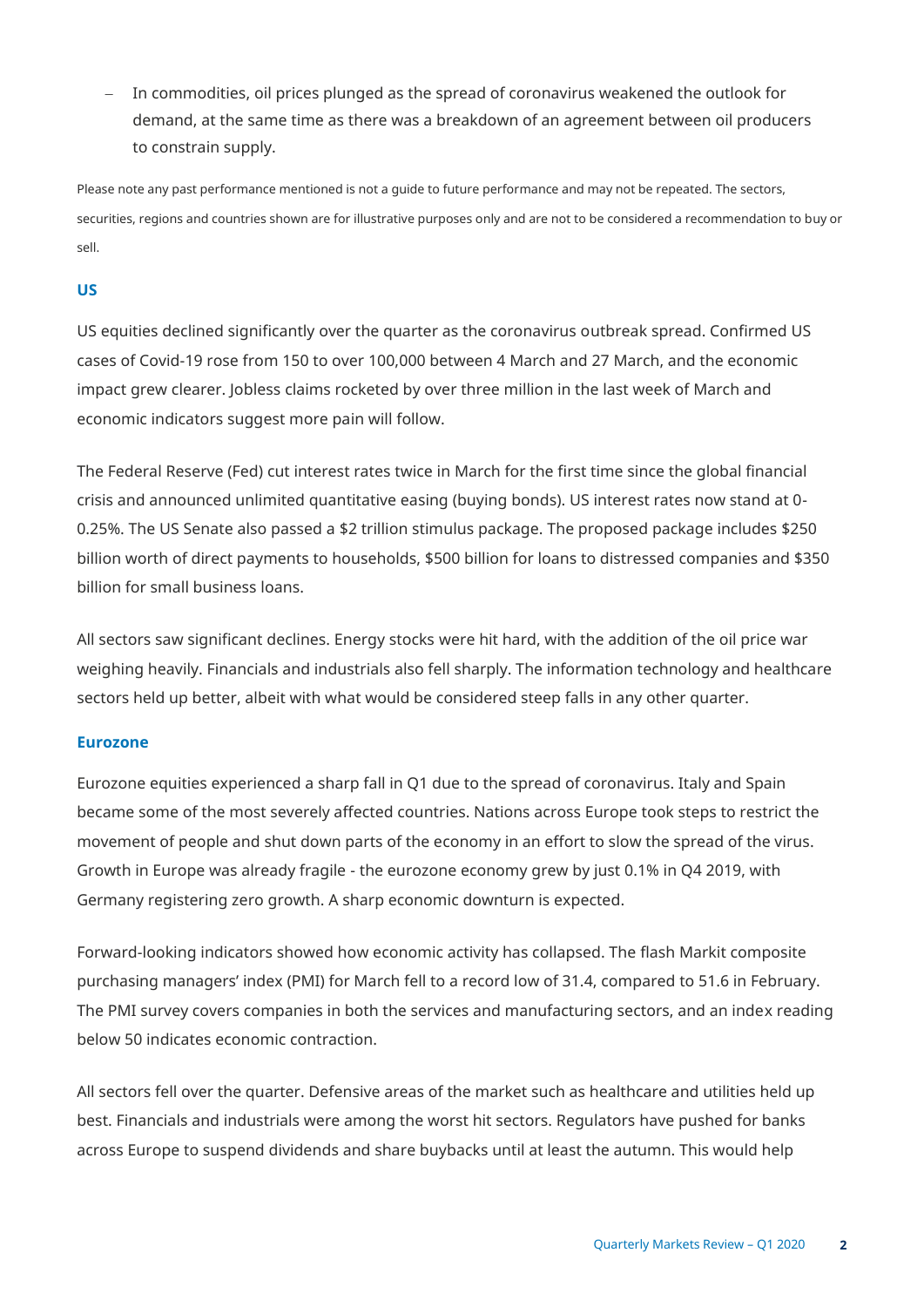increase their capacity to manage rising non-performing loans as borrowers struggle to make repayments.

The European Central Bank announced the Pandemic Emergency Purchase Programme (PEPP) – a €750 billion scheme. The PEPP will fund the purchase of government and corporate bonds until the end of the Covid-19 crisis. Governments across Europe also announced spending packages to help businesses and households bridge the gap between the loss of income during this period of disruption and the expenditures required to survive.

## **UK**

UK equities tumbled as efforts to deal with the coronavirus pandemic hit economic activity indiscriminately and simultaneously. Prior to these events, domestic politics and Brexit had dominated the narrative around UK assets and the economy for much of the quarter. At the height of the market sell-off, all assets (including government bonds) fell amid fears around the stability of the financial system.

Against this backdrop, sterling hit multi-decade lows versus the US dollar as investors sought safety in cash, particularly US dollars. In line with other central banks, the Bank of England materially reduced interest rates, cutting by 65 basis points to 0.10%. This response was co-ordinated with the UK government, which unveiled an unprecedented series of fiscal support measures, in line with initiatives by many other developed nations.

Oil and gas was the worst performing industry groups over the period, selling off on concerns about falling demand in the wake of the virus, as well as the failure of negotiations between OPEC (the Organisation of the Petroleum-Exporting Countries) and Russia to control the global supply of oil. The consumer services sector also performed very poorly as investors sought to calibrate the effect of a sharp fall in consumer demand as the UK and other governments introduced lockdown measures.

## **Japan**

After a relatively stable start to the year, the Japanese market fell steeply in late February and early March before recovering some ground to end the quarter with a total return of -17.5%. Even allowing for the exceptional environment, the yen was extraordinarily volatile through this period but, if anything, has probably remained slightly weaker than one might otherwise expect.

Market dynamics were fairly chaotic, especially during the mid-March rebound, with some days marked by a strong recovery of those stocks and sectors seen as most heavily oversold, while other days seem to represent a more genuine willingness by investors to take on risk in larger cap cyclical sectors. Smaller companies have been significantly weaker than the main indices across the quarter, despite some relative recovery in the second half of March. Style influences were also prevalent, as value stocks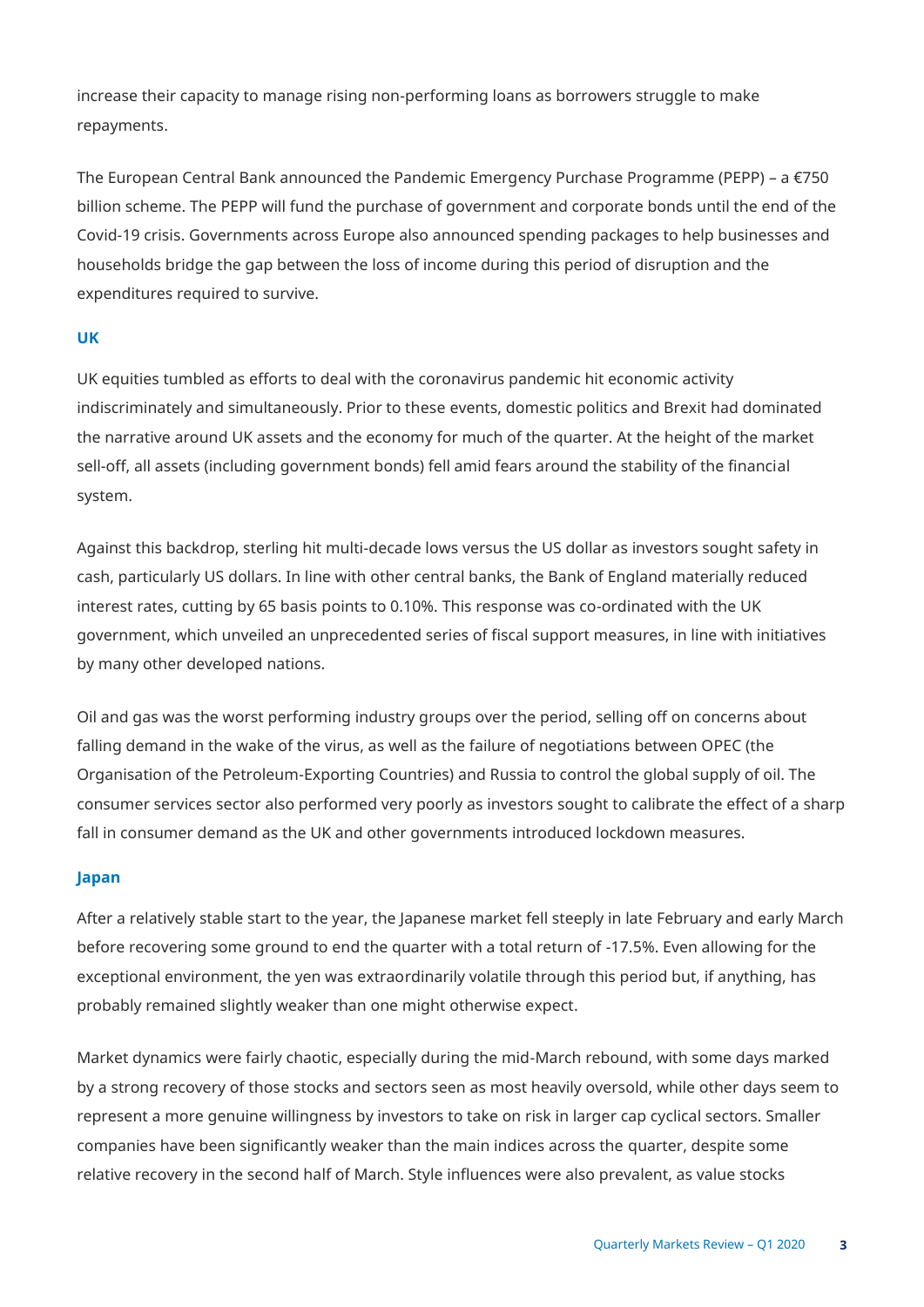underperformed across the quarter, with particular weakness in the first half of March. Value stocks are those that tend to trade at a lower price relative to their fundamentals, such as dividends, earnings and sales.

The initial estimate of Q4 GDP growth released on 17 February was much weaker than consensus expectations. Even allowing for the consumption tax increase and the major typhoon, which hit Japan in October, this was a poor data point.

In terms of the actual virus spread, Japan has so far been on a very different trajectory to most other developed nations with a slower spread and lower mortality rate. This has resulted in a slightly less stringent response from the authorities so far. From late March, however, there have been more forceful requests from both central and local governments to curtail social activities and it is possible that more severe restrictions on movements will be imposed on Tokyo in the near future.

The highest profile impact for Japan has been the postponement of the Tokyo Olympics for one year to July 2021. Although this is not particularly significant in economic terms, with maybe 0.2% of GDP shifted from this year to next, there could be political implications as the Games are now planned just before the end of Mr Abe's term as Prime Minister in October 2021.

## **Asia (ex Japan)**

Asia ex Japan equities declined sharply in the first quarter, as Covid-19 became a pandemic and the prospect of a global recession loomed. US dollar strength was a drag on returns. The MSCI Asia ex Japan Index decreased in value but outperformed the MSCI World Index.

ASEAN (Association of Southeast Asian Nations) markets were notably weak and all underperformed the MSCI Asia ex Japan Index. India also finished behind the index as the number of Covid-19 cases began to increase, and the government announced a national lockdown for at least three weeks. South Korea also lagged behind. Although the country's response to the crisis appeared to be progressing, the weaker outlook for global trade and growth weighed on the market.

China and Hong Kong were the only markets to outperform the index. China, seen as ahead of the curve as it was the first country to record cases of Covid-19, took measures to lock down the city of Wuhan. Its measures to contain the spread were deemed a success as the number of active cases of Covid-19 in mainland China appeared to peak in February, and subsequently fell sharply. Meanwhile, the spread of the virus appeared to be relatively contained in Hong Kong.

## **Emerging markets**

Emerging market (EM) equities fell heavily in Q1, negatively impacted by the Covid-19 pandemic. The spread of the virus beyond China led to lockdowns globally and resulted in sharp falls in economic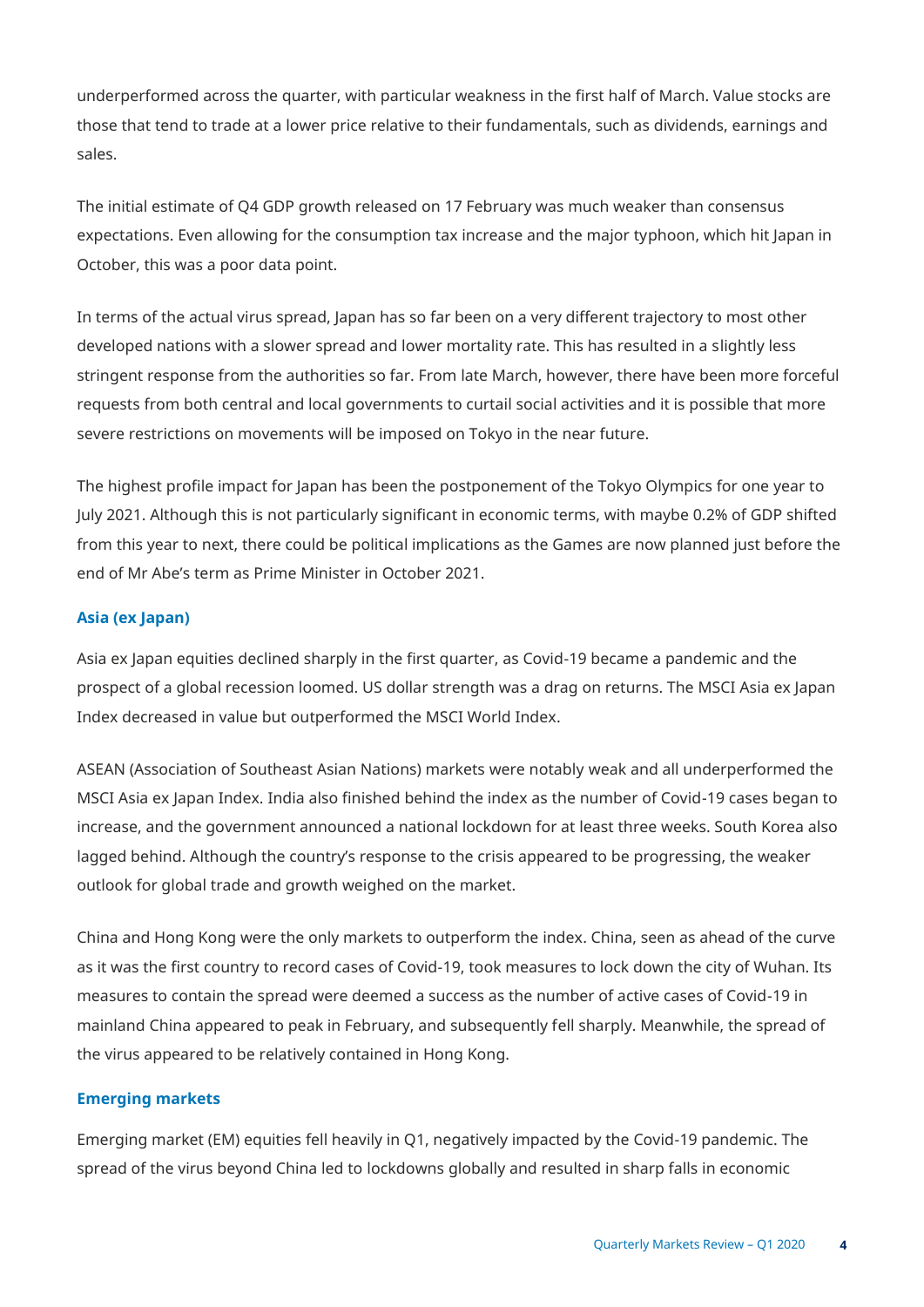activity. A global recession is now expected this year. Against this backdrop, a stronger US dollar was a further headwind for EM. The MSCI Emerging Markets Index decreased in value and underperformed the MSCI World Index.

Brazil was the weakest market in the index, with currency weakness amplifying negative returns. The central bank cut its headline interest rate by a total of 75bps to 3.75%. It announced measures including reserve requirement reductions for banks and agreed a foreign exchange swap line with the Fed. The government also took fiscal measures to help households and businesses. Colombia was another underperformer as it was additionally impacted by the fall in crude oil prices following the failure of talks to limit oil production. Greece, South Africa and Pakistan all underperformed.

By contrast, China recorded a negative return but outperformed the MSCI Emerging Markets Index as the number of Covid-19 cases declined, and economic activity began to resume. The initial response to the virus outbreak led the authorities to effectively quarantine the city of Wuhan, and the wider province of Hubei. These measures only began to be eased at the end of the quarter. A mixture of interest rate cuts and fiscal (tax and spending) measures were also announced during the quarter.

#### **Global bonds**

Government bond yields declined over the quarter, meaning bond prices rose, as higher risk assets such as shares saw heavy declines amid rising fears over the Covid-19 pandemic. Investors favoured the perceived safety of government bonds due to the growing likelihood of a deep global recession. The moves largely occurred in late-February and March as numerous countries went into lockdown in response to the pandemic, seriously depressing economic activity. This resulted in severe declines and extreme daily swings in assets prices on a scale comparable to the crises of 2008 and 2011.

Markets saw extreme declines and volatility in March. US stock market trading was temporarily suspended on a number of occasions due to the size of daily moves and, for several days, companies were unable to issue bonds. Government bond yields and prices were volatile, first reaching extreme lows on heightened fear, but then rising, as panicked investors sold liquid assets indiscriminately in order to raise cash.

As the crisis unfolded, governments and central banks announced unprecedented support programmes for businesses, households and the financial system, helping to stabilise markets later in the month.

The US 10-year yield dropped from 1.92% to 0.63% over the quarter, while the two-year yield dropped from 1.57% to 0.23%. The German 10-year yield fell from -0.19% to -0.49%, France's from 0.12% to 0%. The Italian 10-year yield rose from 1.41% to 1.57%. Spain's increased from 0.47% to 0.71%. The UK 10 year yield fell from 0.82% to 0.32%.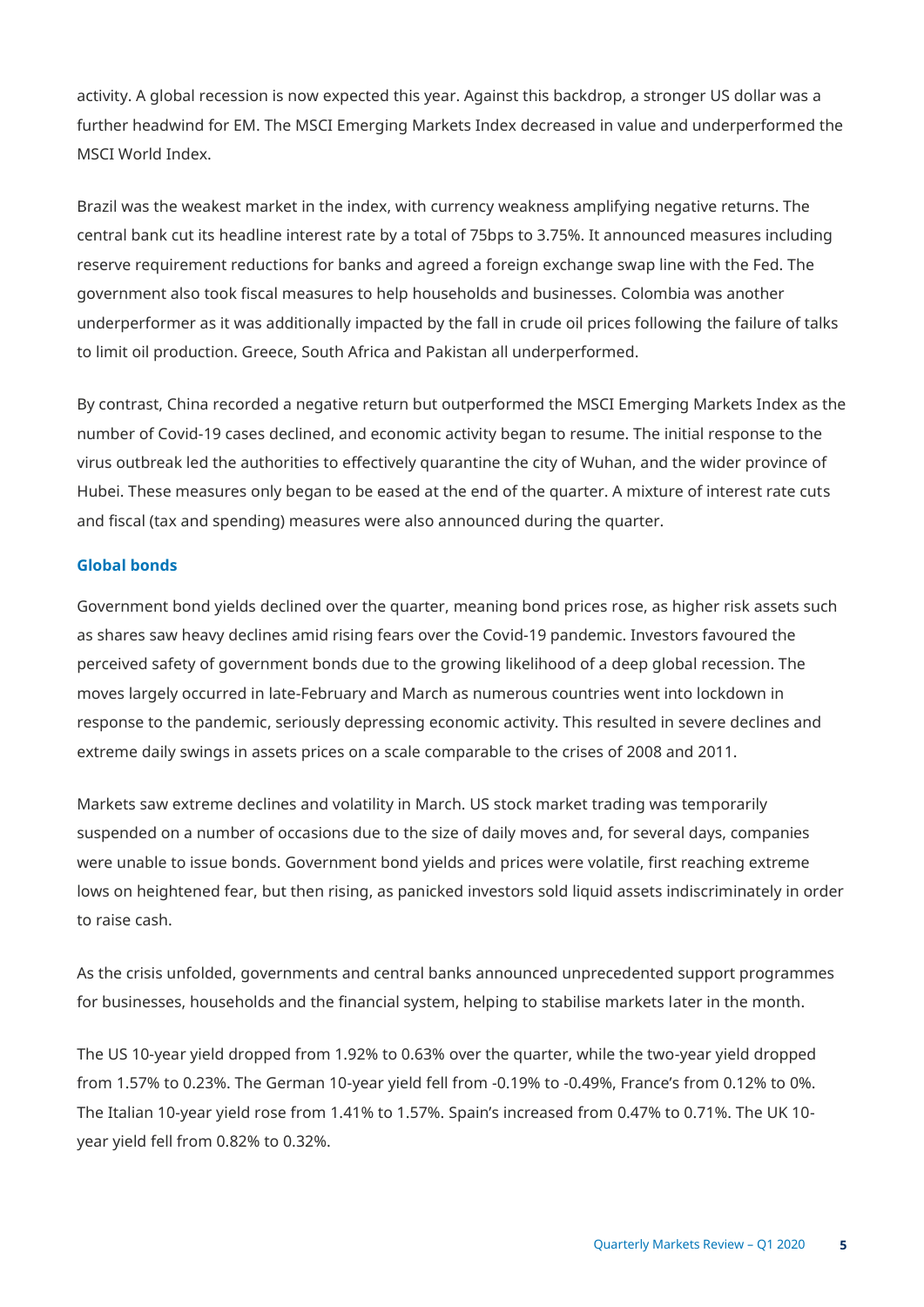Corporate bonds, and emerging market debt and currencies declined significantly, mainly in March, and underperformed government bonds, with moves exacerbated by a sharp tightening in liquidity. For several days, companies were unable to issue bonds although this improved later in the month. US investment grade bonds ultimately saw a record month of issuance in March, as the Federal Reserve announced it would buy corporate bonds. Investment grade bonds are the highest quality bonds, as determined by a credit ratings agency, while high yield bonds are more speculative, with a credit rating below investment grade.

High yield credit was hit hard given the heightened risk aversion. The sell-off was sharper in more vulnerable sectors related to travel and retailing, as well as in energy as the oil price plummeted.

In emerging markets, local currency bonds saw the heaviest falls. Currencies more sensitive to growth and oil prices, and also those with more liquidity, saw double-digit declines, in some cases of around 20%.

The overall MSCI World Index lost -21.1% in Q1. Convertible bonds, as measured by the Thomson Reuters Global Focus Index, effectively protected investors from losses and finished the quarter with a loss of - 8.6% in US dollar terms. In any equity market sell-off (and especially in a vicious sell-off with the speed and extent witnessed in March) the valuation of convertibles comes under pressure. Convertibles have become cheaper in all regions but the traditionally rather efficient US market has seen a sharp 4% drop in valuations.

## **Commodities**

The S&P GSCI Spot Index experienced a major fall over the quarter. US dollar strength weighed negatively, so too the energy component. Crude oil prices fell heavily as talks between OPEC and other oil producers including Russia failed to agree on extensions to production cuts. This impact was exacerbated by a weaker demand outlook for oil stemming from the impact of Covid-19.

Industrial metals also fell, led by copper, as the demand outlook deteriorated. The agriculture component posted a negative return with cotton and sugar prices falling heavily. Conversely, precious metals generated a small gain, aided by an increase in gold prices.